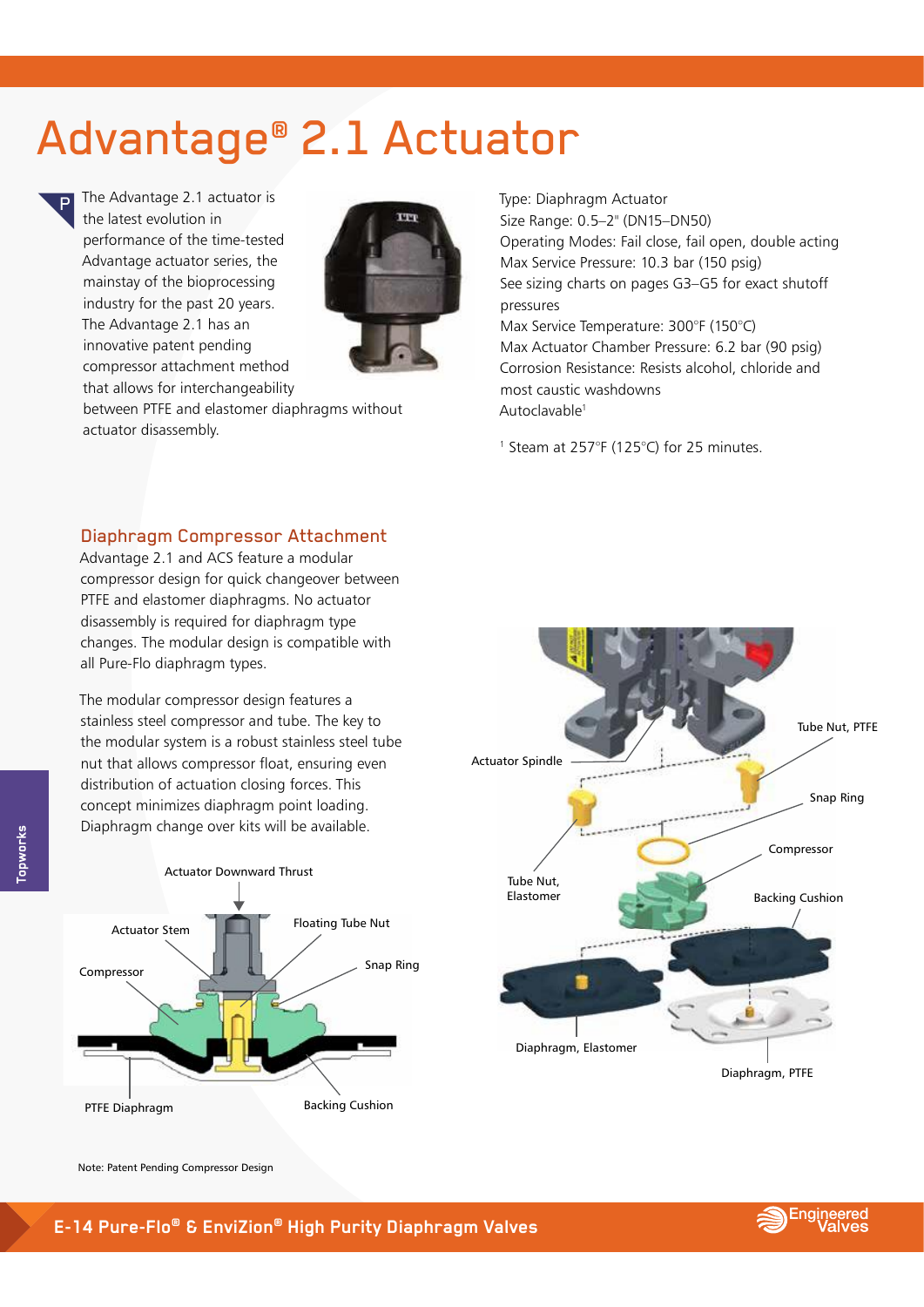# Advantage® 2.1 Weights & Dimensions

### **Dimensions**

| <b>Valve Size</b> |           |       | A<br><b>Valve Open</b> |      | C   | D    |     |  |
|-------------------|-----------|-------|------------------------|------|-----|------|-----|--|
| Inch              | <b>DN</b> | in    | mm                     | in   | mm  | in   | mm  |  |
| 0.25              | 6         | 4.31  | 109.5                  |      |     |      |     |  |
| 0.38              | 10        | 4.31  | 109,5                  |      |     |      |     |  |
| 0.50              | 15        | 4.31  | 109,5                  |      |     |      |     |  |
| 0.50              | 15        | 4.87  | 123,7                  | 3.34 | 85  | 3.00 | 76  |  |
| 0.75              | 20        | 6.06  | 153,9                  | 4.56 | 116 | 3.88 | 98  |  |
| 1.00              | 25        | 6.56  | 166,6                  | 4.56 | 116 | 3.88 | 98  |  |
| 1.50              | 40        | 10.42 | 264,7                  | 6.41 | 163 | 5.94 | 151 |  |
| 2.00              | 50        | 11.16 | 283.5                  | 6.41 | 163 | 5.94 | 151 |  |



Fail Open (Spring-to-Open, Air-to-Close)



**Fail Close** (Air-to-Open, Spring-to-Close)



Optional Adjustable Opening Stop  $(AOS)$ 



## **Actuator Weights (Less Body)**

|      | <b>Valve Size</b> |       | <b>Double Acting</b> |       | <b>Fail Open</b> | <b>Fail Close</b> |      |  |
|------|-------------------|-------|----------------------|-------|------------------|-------------------|------|--|
| Inch | <b>DN</b>         | Lbs.  | Kg.                  | Lbs.  | Kg.              | Lbs.              | Kg.  |  |
| 0.50 | 15                | 2.00  | 0.91                 | 2.09  | 0,95             | 2.34              | 1,06 |  |
| 0.75 | 20                | 3.69  | 1,67                 | 3.78  | 1,71             | 4.34              | 1,97 |  |
| 1.00 | 25                | 4.47  | 2,03                 | 4.59  | 2,08             | 5.16              | 2,34 |  |
| 1.50 | 40                | 12.10 | 5,49                 | 12.60 | 5,71             | 16.44             | 7,46 |  |
| 2.00 | 50                | 15.16 | 6,88                 | 15.66 | 7,10             | 19.50             | 8,84 |  |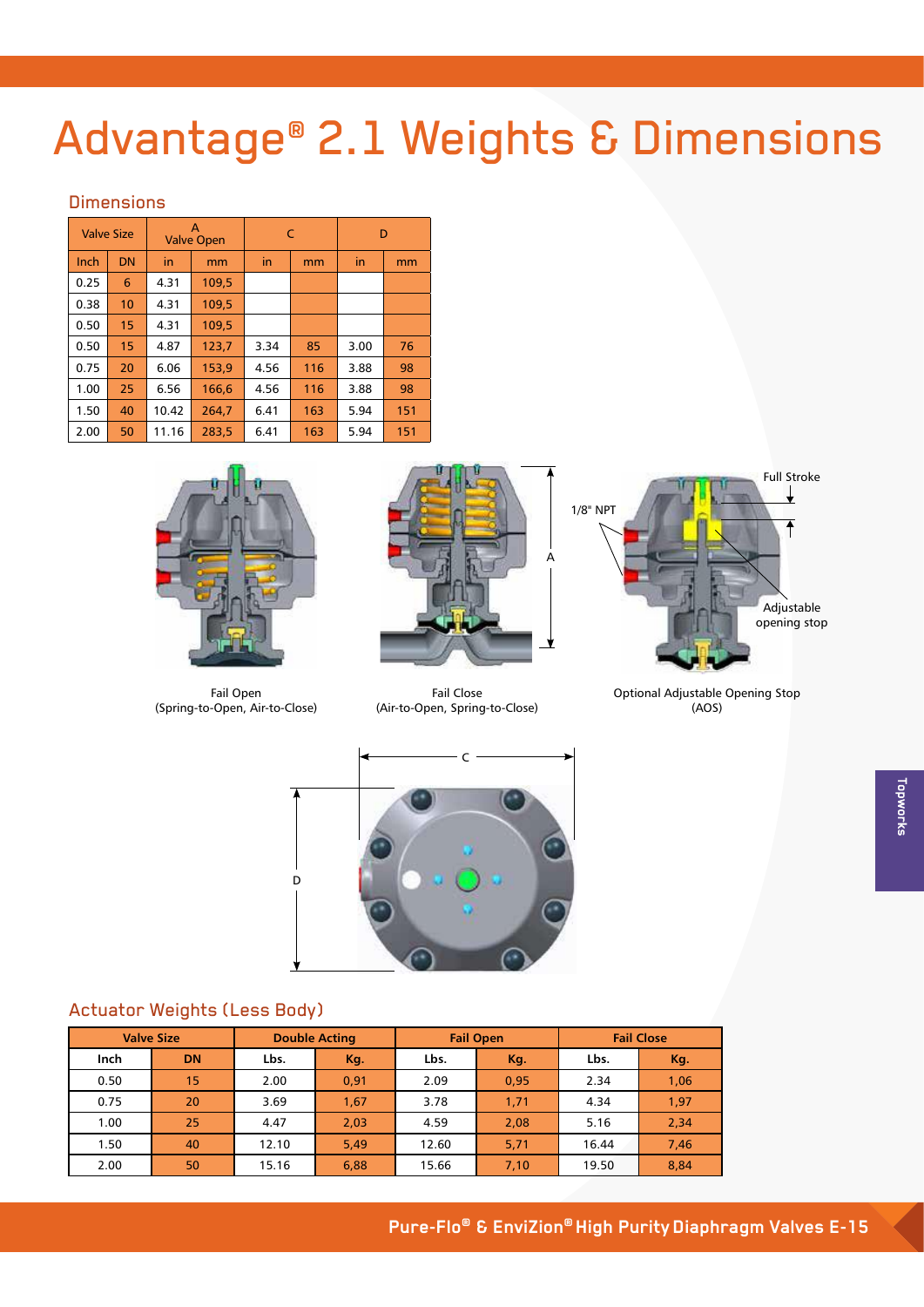## **Advantage<sup>®</sup> Compact Stainless (ACS)**

The Advantage® Compact Stainless (ACS) is the latest addition to the process proven Advantage Actuator product line. Designed as a maintenance-free actuator, it is engineered to handle the most demanding requirements of the bioprocessing and pharmaceutical industries. The stainless steel construction of the ACS is suited for severe duty applications, such as SIP and highcycle applications. It has been subjected to extensive life-cycle testing that far exceeds industry requirements.

The compact size of the ACS provides the utmost in design flexibility. It allows for space-saving system designs, further minimizing holdup volumes that are critical to increasing efficiency and saving time and money. Engineering improvements in the ACS offer a cost-effective alternative for clean-room use, lab environments and other critical applications. With a stainless steel exterior, the ACS is perfect for clean-room applications requiring both aesthetics and washdown compatibility.

All of this makes the ACS a versatile, featurepacked, cost-effective option for the demanding biopharm and food & beverage industries.



Type: Piston Actuator

Size Range: 0.25-2" (DN6-DN50) (Bio-Pure size) Operating Modes: Fail close, fail open, double acting Max Service Pressure: 10.3 bar (150 psig) See sizing charts on pages G6-G8 for exact shutoff pressures

Max Service Temperature: 300°F (150°C) Max Autoclave Temperature: 273°F (134°C) Max Actuator Chamber Pressure: 6.2 bar (90 psig) Corrosion Resistance: Resists alcohol, chloride and most caustic washdowns



**opworks** 

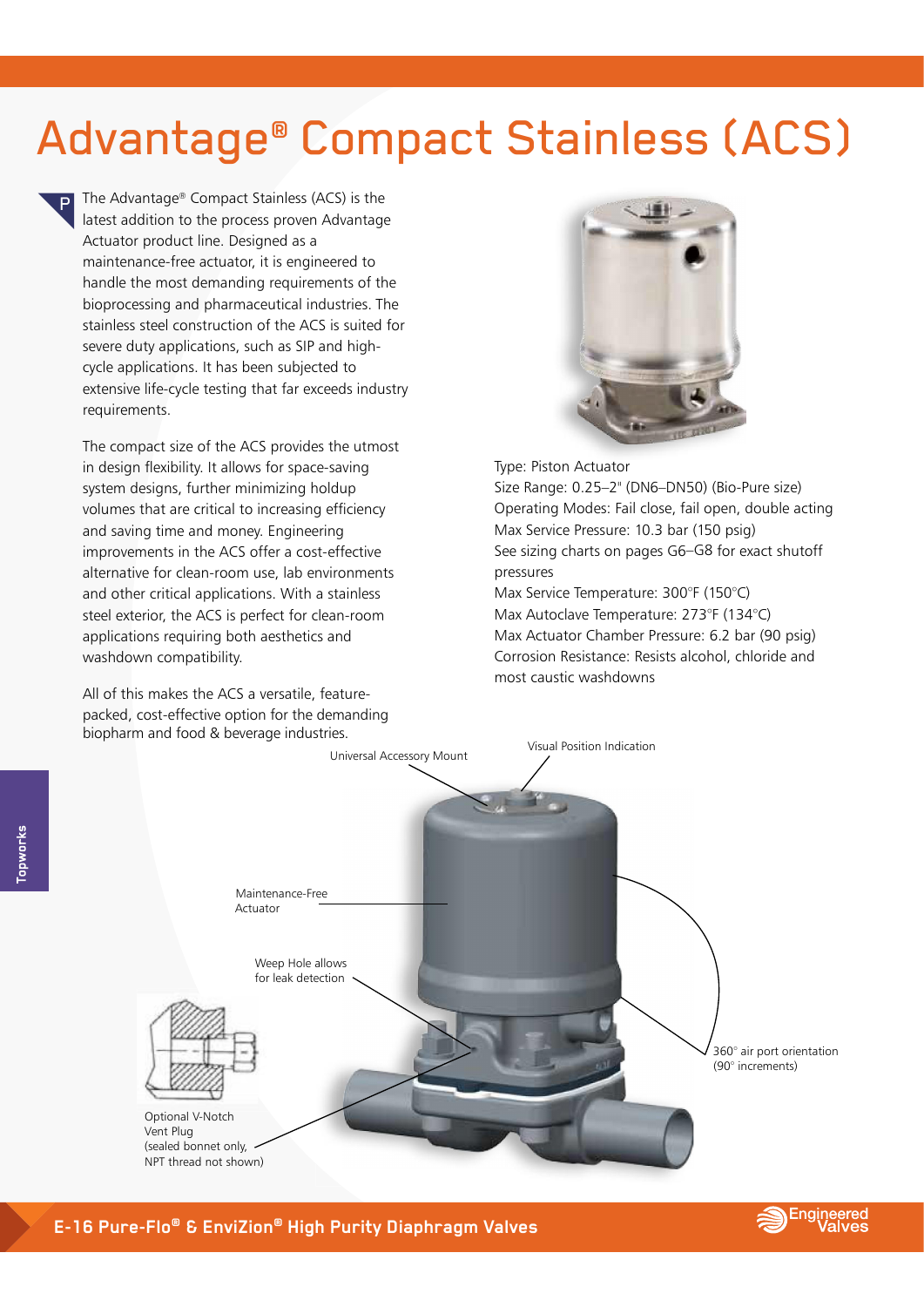# **ACS Weights & Dimensions**



#### Dimensions with Forged Body & Weights (less body)

| <b>Valve Size</b><br>$\overline{A}$ |           |      |       | B    | C     |      | <b>Actuator Weight (less body)</b> |                   |      |                  |      |                      |      |
|-------------------------------------|-----------|------|-------|------|-------|------|------------------------------------|-------------------|------|------------------|------|----------------------|------|
|                                     | <b>DN</b> | in   |       |      |       | in   |                                    | <b>Fail Close</b> |      | <b>Fail Open</b> |      | <b>Double Acting</b> |      |
| Inch                                |           |      | mm    | in   | mm    |      | mm                                 | Lbs.              | Kq   | Lbs.             | Kg   | Lbs.                 | Kg   |
| <b>BP</b>                           | <b>BP</b> | 3.55 | 90.2  | 1.75 | 44.5  | 3.9  | 99.1                               | 1.2               | 0.55 | 1.2              | 0.55 | 1.2                  | 0,55 |
| 0.50                                | 15        | 4.24 | 107,7 | 2.62 | 66.5  | 4.49 | 114,0                              | 2.4               | 1,1  | 2.1              | 1,0  | 2.3                  | 1,0  |
| 0.75                                | 20        | 5.18 | 131.6 | 3.12 | 79.2  | 5.56 | 141,2                              | 3.5               | 1,6  | 3.0              | 1,4  | 3.3                  | 1,5  |
| 1.00                                | 25        | 5.44 | 138.2 | 3.12 | 79.2  | 5.94 | 150.9                              | 4.0               | 1,8  | 3.1              | 1,4  | 3.4                  | 1,5  |
| 1.50                                | 40        | 9.05 | 229.9 | 4.62 | 117,3 | 9.86 | 250.4                              | 14.3              | 6,5  | 10.3             | 4,6  | 10.9                 | 4,9  |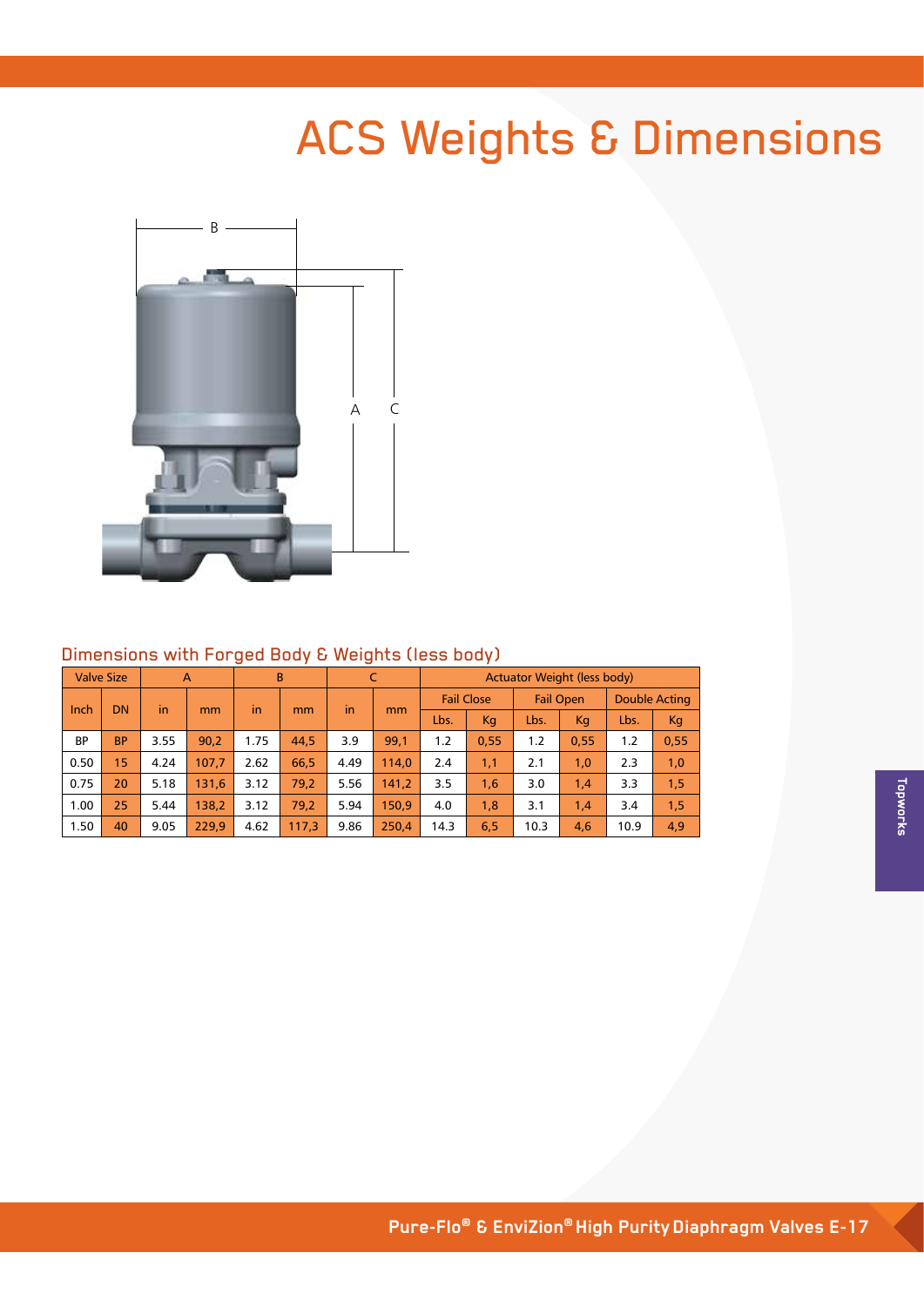# Series 33 Advantage<sup>®</sup> Actuator

The Series 33 Advantage Actuators extend the size range of the Advantage Actuator product line to 3" and 4" valves. The Series 33 Advantage Actuators have been introduced to further reduce the dimensional envelope and weight for installations in the Pharmaceutical/ Bioprocessing industries. The Series 33 4" Spring to Close actuator is 25% smaller in diameter, has 22% reduction in height and offers a 32% reduction in weight than a comparable 4" Series 47 actuator.

Type: Series 33 Advantage Actautor Size Range: 3–4" (DN80–DN100) Operating Modes: Fail Close\*, Fail Open, Double Acting Max Service Pressure/Temperature: 150 psig (10.34 bar) 300°F (149°C) External Temperature Limitations: 150°F (66°C)

Actuator Cover Material: Vinyl-Ester Thermoset (FDA compliant)

Bonnet Material: Nylon coated ductile iron

Corrosion Resistance: Resists alcohol, chloride and most caustic washdowns.

For specific chemical resistance, consult factory.

#### Standard Features:

- Visual position indicator
- O-ring seals
- Switch mounting bolt pattern

Optional Features:

- Hygienic internals
- Solenoids available

\*Springs self-contained (Fail close only) Note: See page G-3 - G-5 for actuator sizing.



### Dimensions & Actuator Weights (less body)

| <b>Valve Size</b> |                  | A |             | в |  |  |  | Double Acting Fail Open                                                            |     |                   |  | <b>Fail Close</b> |  |                              |  |
|-------------------|------------------|---|-------------|---|--|--|--|------------------------------------------------------------------------------------|-----|-------------------|--|-------------------|--|------------------------------|--|
|                   |                  |   |             |   |  |  |  |                                                                                    |     |                   |  | 60#               |  | 90#                          |  |
| <b>Inch</b>       | DN.              |   | $lnch$ $mm$ |   |  |  |  | I Inch I mm I Inch I mm I Lbs. I                                                   | Kq. | Lbs. Kg. Lbs. Kg. |  |                   |  | $\mathsf{Lbs.} \mathsf{Kq.}$ |  |
| 3.00              | 80               |   |             |   |  |  |  | 7.95 201,9 14.2 360,7 16.41 416,8 39.00 17,69 42.30 19,19 54.20 24,59 58.00 26,31  |     |                   |  |                   |  |                              |  |
| 4.00              | 100 <sup>1</sup> |   |             |   |  |  |  | 7.95 201,9 15.82 401,8 18.00 452,2 44.00 19,96 47.30 21,46 59.20 26,85 63.00 28,58 |     |                   |  |                   |  |                              |  |





Ð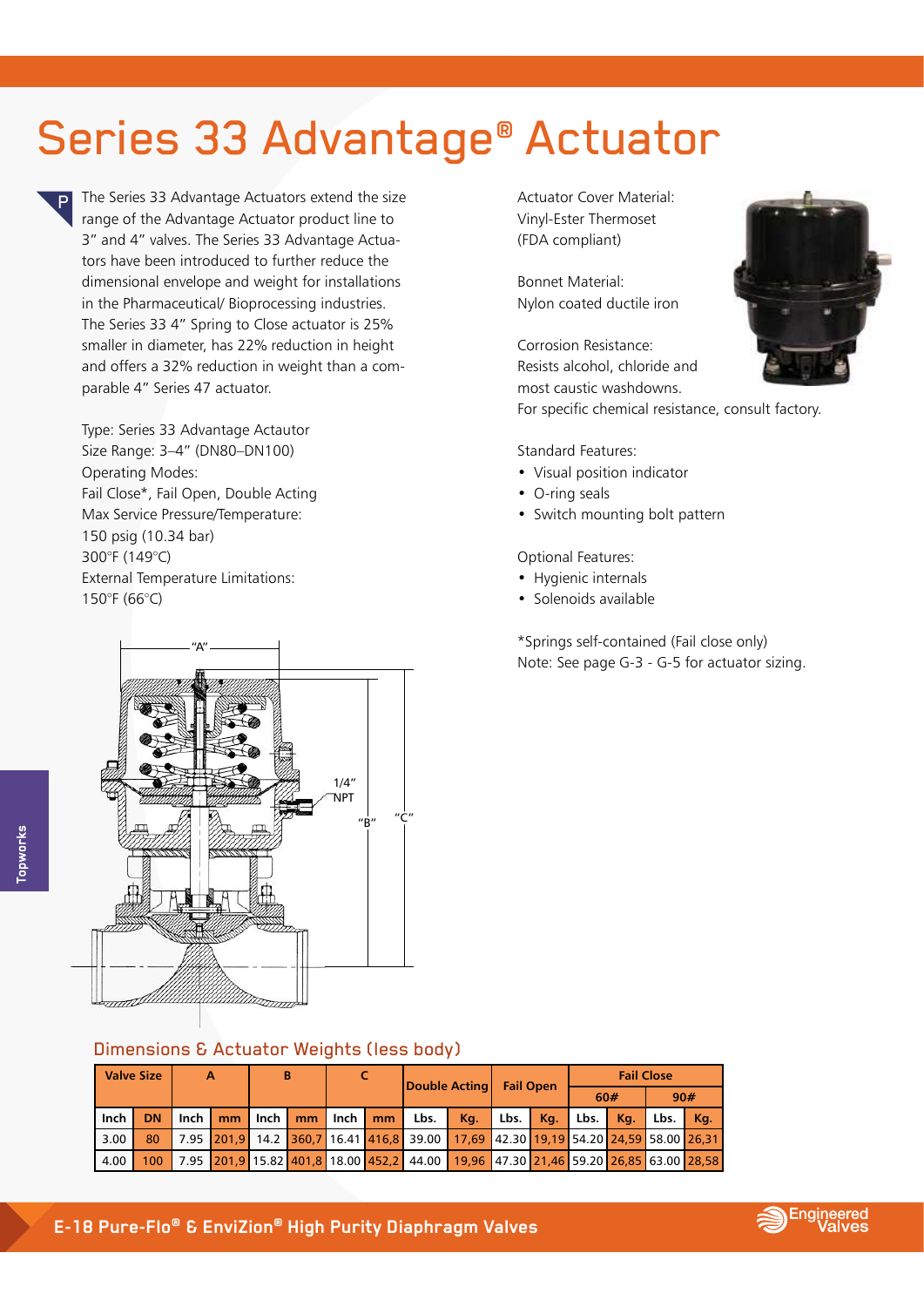# Series 47 Advantage<sup>®</sup> Actuator

The Series 47 Advantage Actuators extend the size range of the Advantage Actuator product line to 3" and 4" valves. Similar to the smaller valve sized Advantage Actuators, the 3–4" series 47 (DN80- DN100) actuator is also diaphragm driven, o-ring furnished and available in three modes of operation. The actuator design features the same dimensional envelope regardless of operation mode.

Type: Series 47 Advantage Actuator Size Range: 3–4" (DN80–DN100) Operating Modes: Fail Close\*, Fail Open, Double Acting Max Service Pressure/Temperature: 150 psig (10.34 bar) 300°F (149°C) External Temperature Limitations: 150°F (66°C)

Ð



Centerline of valve

Reverse Acting

## Dimensions & Actuator Weights (includes body)

| <b>Valve Size</b> |  | $\mathbf{A}$ |  | <b>B</b> |  | <b>Actuator Weights (includes body)</b> |                                |                  |  |                   |     |  |  |
|-------------------|--|--------------|--|----------|--|-----------------------------------------|--------------------------------|------------------|--|-------------------|-----|--|--|
|                   |  |              |  |          |  |                                         | Double Acting                  | <b>Fail Open</b> |  | <b>Fail Close</b> |     |  |  |
| lnch              |  |              |  |          |  | DN Inch   mm   Inch   mm   Lbs.         | Kg.                            | Lbs. Kg.         |  | Lbs.              | Kq. |  |  |
| 3.00              |  |              |  |          |  | 80 21.28 540,5 14.00 356 72.09          | 32,70 75.39 34,20 107.49 48,76 |                  |  |                   |     |  |  |
| 4.00              |  |              |  |          |  | 100 22.90 581,7 14.00 356 82.50         | 37,42 85.80 38,92 117.50 53,30 |                  |  |                   |     |  |  |

Actuator Cover Material: Vinyl-Ester Thermoset (FDA compliant) Bonnet Material: Nylon coated ductile iron

Corrosion Resistance: Resists alcohol, chloride and most caustic washdowns. For specific chemical resistance, consult factory.

Standard Features:

- Visual position indicator
- O-ring seals
- Adjustable Opening Stop (AOS)
- Adjustable Travel Stop (ATS)
- Switch mounting bolt pattern

#### Optional Features:

- Hygienic internals
- Solenoids available

\*Springs self-contained (Fail close only) Note: See page G3-G-5 for actuator sizing.